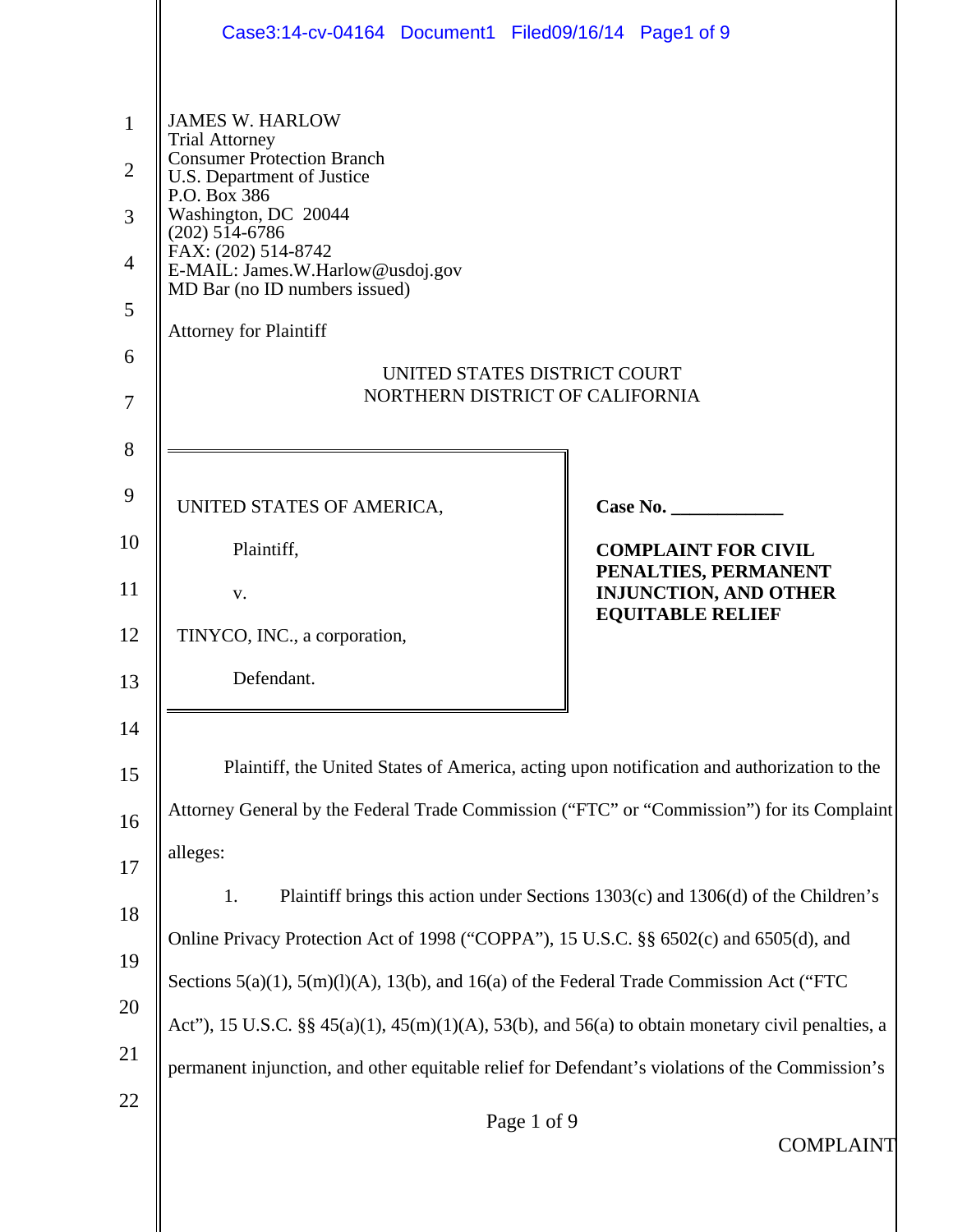|                | Case3:14-cv-04164 Document1 Filed09/16/14 Page2 of 9                                                |
|----------------|-----------------------------------------------------------------------------------------------------|
| $\mathbf{1}$   | Children's Online Privacy Protection Rule ("Rule" or "COPPA Rule"), 16 C.F.R. Part 312, and         |
| $\overline{2}$ | Section 5 of the FTC Act.                                                                           |
| 3              | <b>JURISDICTION AND VENUE</b>                                                                       |
| $\overline{4}$ | 2.<br>This Court has subject matter jurisdiction pursuant to 28 U.S.C. §§ 1331, 1337(a),            |
| 5              | 1345 and 1355, and 15 U.S.C. §§ 45(m)(1)(A), 53(b), and 56(a).                                      |
| 6              | 3.<br>Venue is proper in this district under $28$ U.S.C. § 1391(b)-(c), 1395(a), and 15             |
|                | U.S.C. $\S$ 53(b).                                                                                  |
| 7              | <b>INTRADISTRICT ASSIGNMENT</b>                                                                     |
| 8              | 4.<br>Defendant TinyCo, Inc. has its principal place of business in the County of San               |
| 9              | Francisco.                                                                                          |
| 10             | <b>DEFENDANT</b>                                                                                    |
| 11             | Defendant TinyCo, Inc. ("TinyCo") is a Delaware corporation with its principal<br>5.                |
| 12             | place of business at 225 Bush Street, Suite 1900, San Francisco, CA 94104. TinyCo transacts or      |
| 13             | has transacted business in this district and throughout the United States. At all times material to |
| 14             | this Complaint, acting alone or in concert with others, TinyCo has advertised, marketed,            |
| 15             | distributed, or sold mobile applications ("apps") to consumers throughout the United States.        |
| 16             | <b>COMMERCE</b>                                                                                     |
| 17             | At all times material to this Complaint, TinyCo has maintained a substantial<br>6.                  |
| 18             | course of trade in or affecting commerce, as "commerce" is defined in Section 4 of the FTC Act,     |
|                | 15 U.S.C. § 44.                                                                                     |
| 19             | THE CHILDREN'S ONLINE PRIVACY PROTECTION RULE                                                       |
| 20             | 7.<br>Congress enacted COPPA in 1998 to protect the safety and privacy of children                  |
| 21             | online by prohibiting the unauthorized or unnecessary collection of children's personal             |
| 22             | Page 2 of 9<br><b>COMPLAINT</b>                                                                     |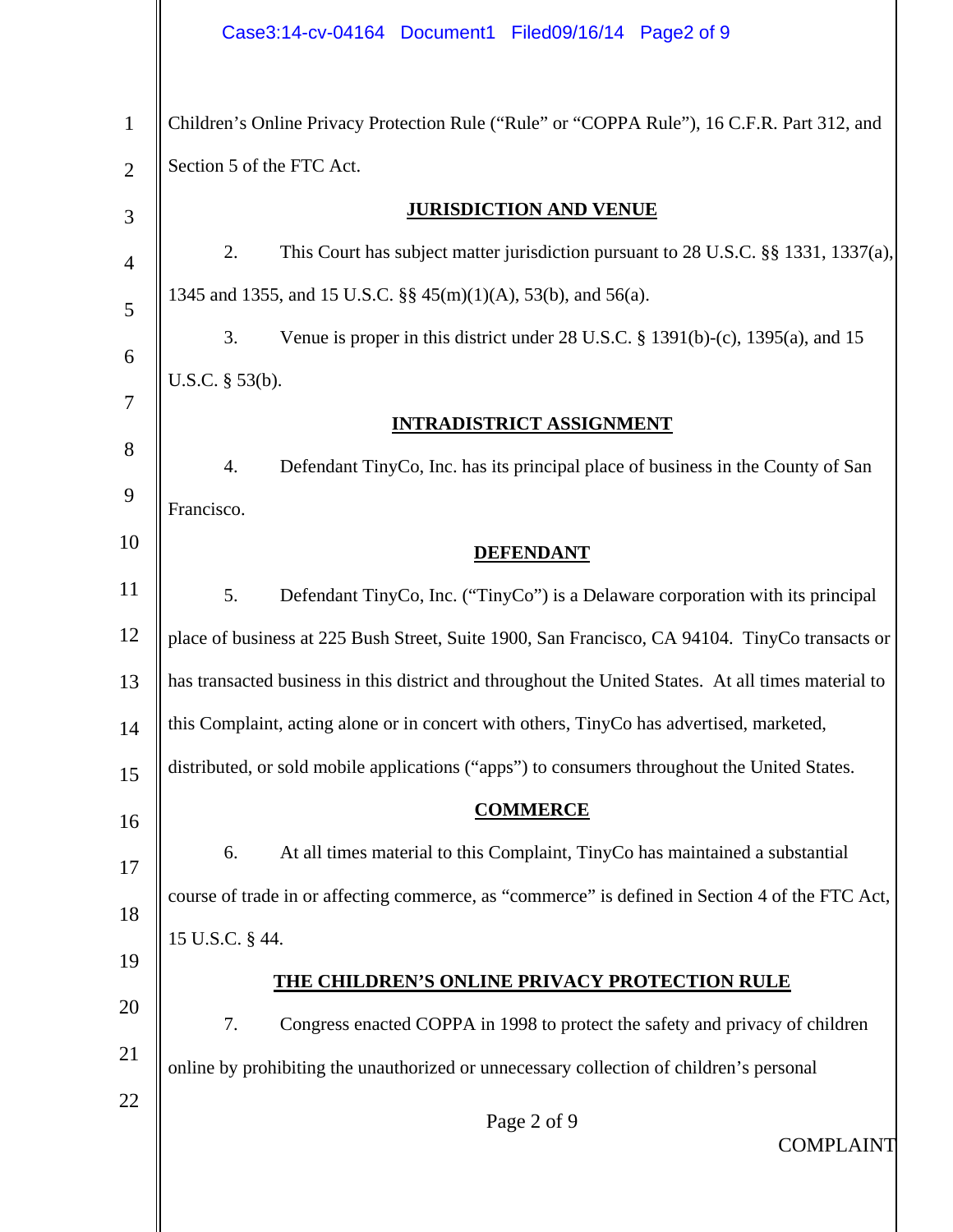# Case3:14-cv-04164 Document1 Filed09/16/14 Page3 of 9

 $\mathbb{I}$ 

| $\mathbf{1}$   | information online by operators of Internet websites or online services. COPPA directed the       |  |  |  |
|----------------|---------------------------------------------------------------------------------------------------|--|--|--|
| $\overline{2}$ | Federal Trade Commission to promulgate a rule implementing COPPA. The Commission                  |  |  |  |
| 3              | promulgated the COPPA Rule, 16 C.F.R. Part 312, on November 3, 1999 under Section 1303(b)         |  |  |  |
| $\overline{4}$ | of COPPA, 15 U.S.C. § 6502(b), and Section 553 of the Administrative Procedure Act, 5 U.S.C.      |  |  |  |
| 5              | § 553. The Rule went into effect in April 2000. The Commission promulgated revisions to the       |  |  |  |
| 6              | Rule that went into effect on July 1, 2013 ("Revised Rule"). The conduct challenged herein        |  |  |  |
| $\overline{7}$ | violated the Rule as originally promulgated and also violates the Revised Rule currently in       |  |  |  |
|                | effect.                                                                                           |  |  |  |
| 8              | 8.<br>Among other things, the Rule and the Revised Rule apply to any operator of a                |  |  |  |
| 9              | commercial website or online service directed to children that collects, uses, and/or discloses   |  |  |  |
| 10             | personal information from children, and to any operator of a commercial website or online         |  |  |  |
| 11             | service that has actual knowledge that it collects, uses, and/or discloses personal information   |  |  |  |
| 12             | from children. The Rule and the Revised Rule require a website operator to meet specific          |  |  |  |
| 13             | requirements prior to collecting online, using, or disclosing personal information from children, |  |  |  |
| 14             | including, but not limited to:                                                                    |  |  |  |
| 15             | Posting a privacy policy on its website or online service providing clear,<br>a.                  |  |  |  |
| 16             | understandable, and complete notice of its information practices, including what                  |  |  |  |
| 17             | information the website operator collects from children online, how it uses such                  |  |  |  |
| 18             | information, its disclosure practices for such information, and other specific disclosures        |  |  |  |
| 19             | set forth in the Rule;                                                                            |  |  |  |
|                | b.<br>Providing clear, understandable, and complete notice of its information practices,          |  |  |  |
| 20             | including specific disclosures, directly to parents; and                                          |  |  |  |
| 21             |                                                                                                   |  |  |  |
| 22             | Page 3 of 9                                                                                       |  |  |  |
|                | <b>COMPLAINT</b>                                                                                  |  |  |  |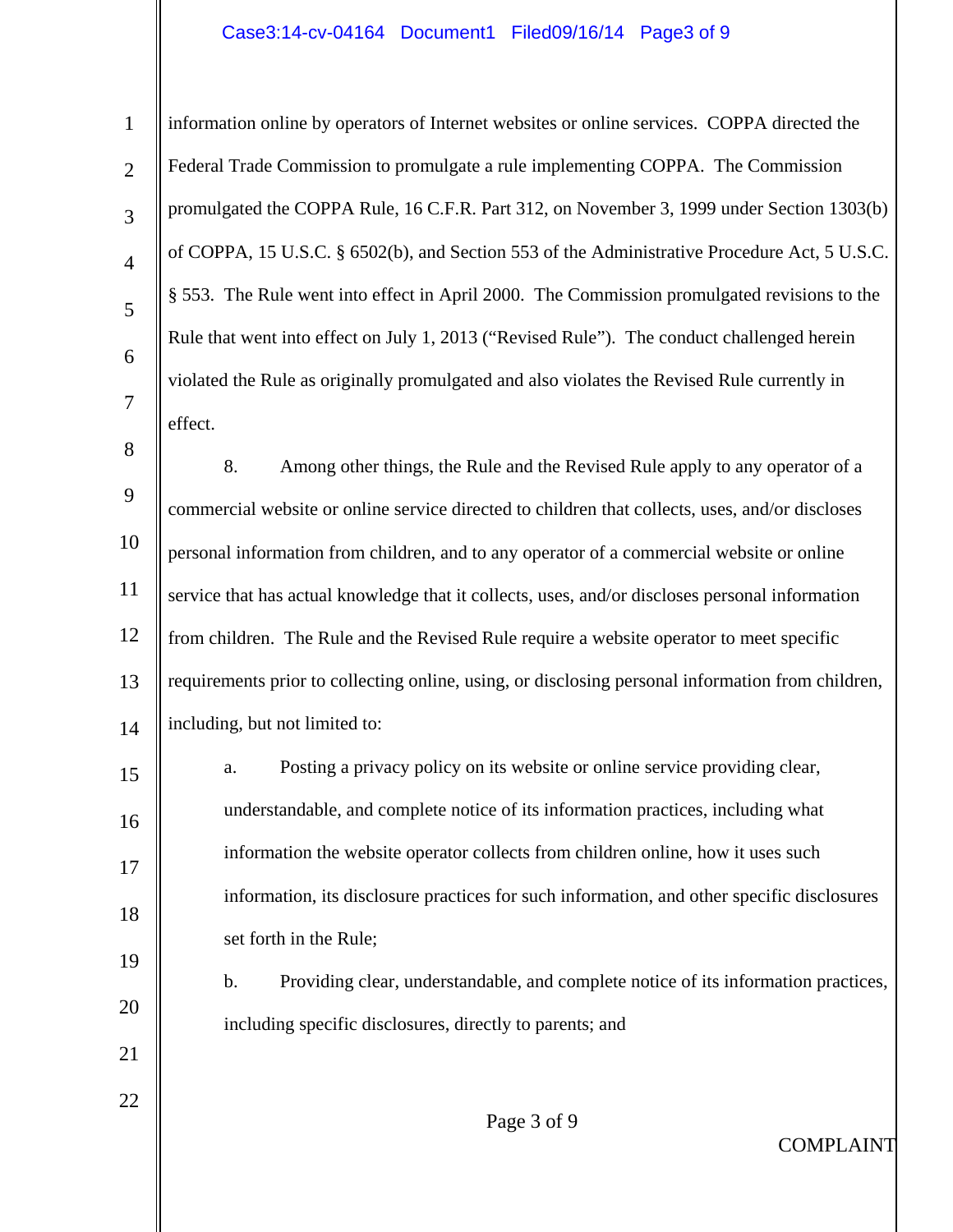c. Obtaining verifiable consent prior to collecting, using, and/or disclosing personal information from children.

### **DEFINITIONS**

4 5 6 7 8 9 10 11 12 13 14 15 16 17 9. For purposes of this Complaint, the terms "child," "collects," "collection," "Commission," "delete," "disclosure," "Internet," "operator," "parent," "personal information," "obtaining verifiable consent," and "website or online service directed to children," are defined as those terms are defined in Section 312.2 of the Rule as originally promulgated, 16 C.F.R. § 312.2. To the extent any of these definitions, or any other provisions of the Rule referred to in this Complaint, were revised effective July 1, 2013, such revisions are not material to the allegations contained herein. **TINYCO'S BUSINESS PRACTICES**  10. Since at least 2011, TinyCo has offered a number of mobile apps for download from Apple's App Store, Google Play, and the Amazon Appstore. TinyCo's apps are games that are free to download and play, but allow users to make in-app purchases of virtual items that enhance or speed up gameplay. TinyCo's apps include apps that are directed to children, such as Tiny Pets, Tiny Zoo, Tiny Village, Tiny Monsters, and Mermaid Resort ("kids' apps").(*See*  Exhibit A, copies of each app's initial screen.)These apps send and/or receive information over the Internet, and thus are online services directed to children pursuant to COPPA. 11. TinyCo is an "operator" as defined by the COPPA Rule, 16 C.F.R. § 312.2

19 (Section 312.2 of the Revised Rule).

1

2

3

18

22

20 21 12. Tiny Pets, which was available from August 2011 until October 2013, was a game in which users rescued animated animals, built them homes, and trained them to do tricks. The description of the app in Apple's App Store stated, "Help your best friend Sully the Dog save the

Page 4 of 9

COMPLAINT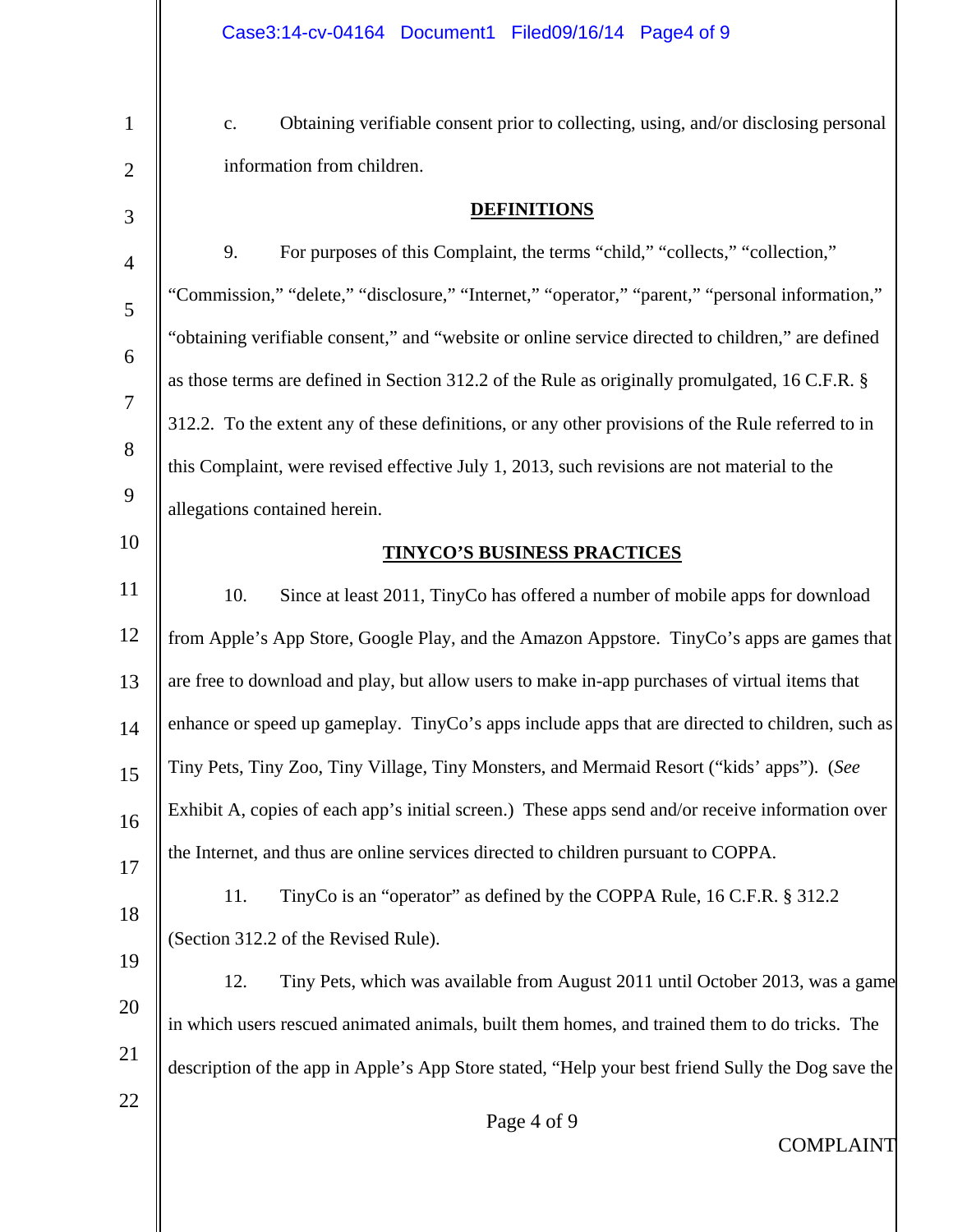# Case3:14-cv-04164 Document1 Filed09/16/14 Page5 of 9

| $\mathbf{1}$   | pets of TinyLand from the evil Duke Spendington! Hide them in your tree house by building         |  |  |  |
|----------------|---------------------------------------------------------------------------------------------------|--|--|--|
| $\overline{2}$ | homes for them." (See Exhibit B.) Tiny Pets was downloaded more than 2 million times.             |  |  |  |
| 3              | Tiny Zoo, which has been available since April 2011, is a game in which users<br>13.              |  |  |  |
| $\overline{4}$ | collect, feed, and breed animated animals to build a zoo. The description of the app in Apple's   |  |  |  |
| 5              | App Store states, "Build the BEST zoo and raise ADORABLE animals in Tiny Zoo Friends!             |  |  |  |
| 6              | Come back everyday to discover EXCITING new animal friends!" (See Exhibit C.) Tiny Zoo            |  |  |  |
| 7              | has been downloaded over 7 million times.                                                         |  |  |  |
|                | Tiny Village, which has been available since October 2011, is a game in which<br>14.              |  |  |  |
| 8              | users build a prehistoric village and breed dinosaurs. The description of the app in Apple's App  |  |  |  |
| 9              | Store states, "Raise dinosaurs, build valuable shops and complete amazing quests in your own      |  |  |  |
| 10             | prehistoric village!" (See Exhibit D.) Tiny Village has been downloaded over 13 million times.    |  |  |  |
| 11             | 15.<br>Tiny Monsters, which has been available since March 2012, is a game in which               |  |  |  |
| 12             | users buy and hatch eggs to breed monsters, and create habitats for the monsters. The             |  |  |  |
| 13             | description of the app in Apple's App Store states, "Hatch, raise, and breed mysterious elemental |  |  |  |
| 14             | creatures in Tiny Monsters by TinyCo! Collect TONS of rare and adorable monsters! Feed and        |  |  |  |
| 15             | care for your monsters until they EVOLVE!" (See Exhibit E.) Tiny Monsters has been                |  |  |  |
| 16             | downloaded over 12 million times.                                                                 |  |  |  |
| 17             | Mermaid Resort, which has been available since 2011, is a game in which users<br>16.              |  |  |  |
| 18             | run a resort for mermaids and mermen. The description of the app in Apple's App Store states,     |  |  |  |
|                | "Create the resort of your dreams with attractions Inspired by Hans Christian Anderson's Little   |  |  |  |
| 19             | Mermaid fairy tale." (See Exhibit F.)                                                             |  |  |  |
| 20             | 17.<br>Pursuant to Section 312.2 of the Rule (Section 312.2 of the Revised Rule), the             |  |  |  |
| 21             | determination of whether an app is directed to children depends on factors such as the subject    |  |  |  |
| 22             | Page 5 of 9                                                                                       |  |  |  |
|                | <b>COMPLAINT</b>                                                                                  |  |  |  |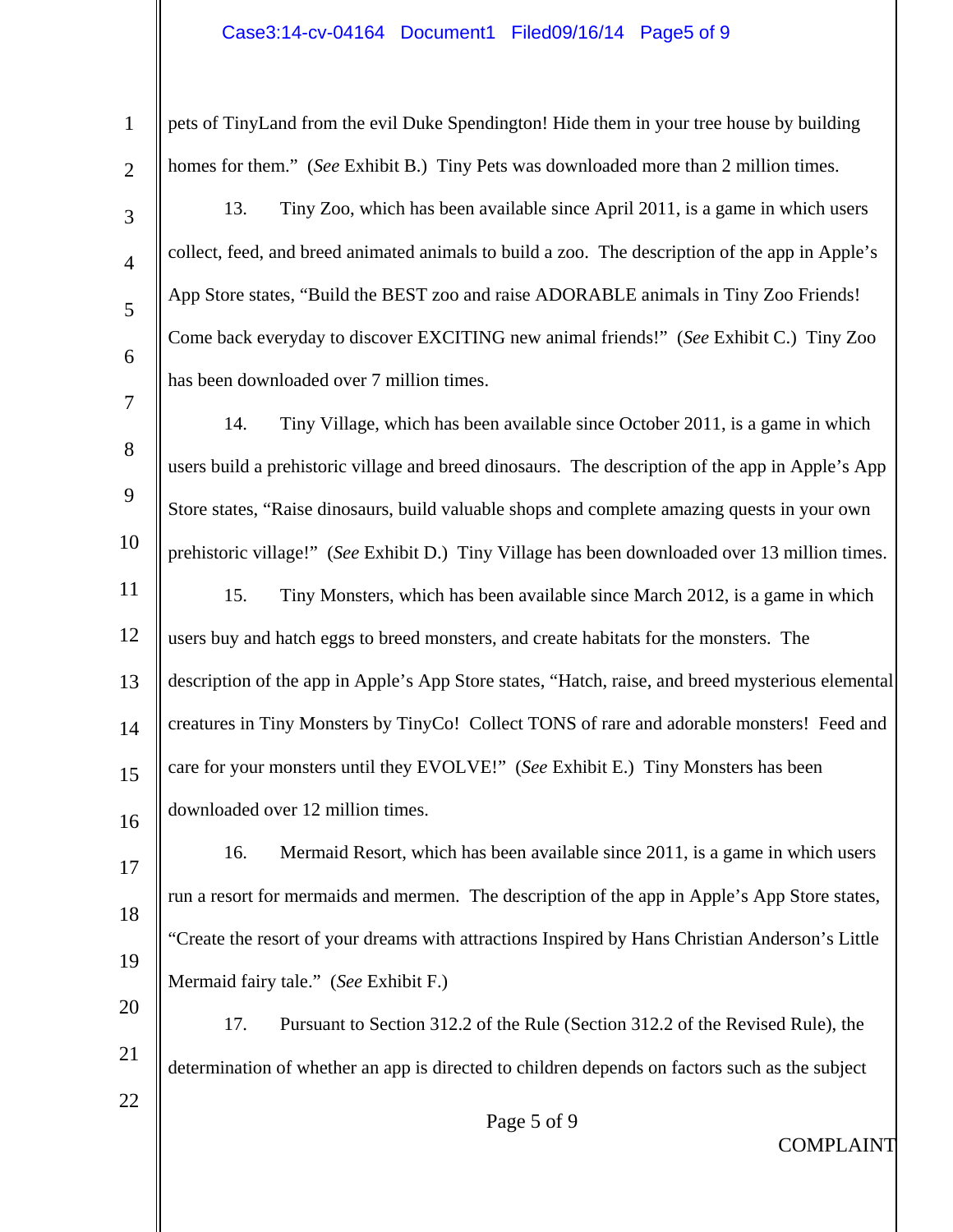## Case3:14-cv-04164 Document1 Filed09/16/14 Page6 of 9

1 2 3 4 5 6 7 8 9 10 matter, visual content, language, and use of animated characters or child-oriented activities and incentives. An assessment of these factors demonstrates that TinyCo's kids' apps are directed to children under the age of 13. For example, TinyCo's kids' apps appeal to children by containing brightly-colored, animated characters from little animals or zoo creatures to tiny monsters, and by involving subject matters such as a zoo, tree house, or resort inspired by a fairy tale. (*See*  Exhibit G, examples from Tiny Pets; Exhibit H, examples from Tiny Zoo; Exhibit I, examples from Tiny Village; Exhibit J, examples from Tiny Monsters; Exhibit K examples from Mermaid Resort.) In addition, as described above in Paragraphs 12-16 and as shown in Exhibits G-K, the language used to describe the apps in the app stores and the gameplay language is simple and would be easy for a child under age 13 to understand.

11 12 13 14 18. Through its kids' apps, TinyCo invites users to provide their email address. TinyCo encouraged users of at least one of its kids' apps to provide their email addresses in exchange for free in-app currency. TinyCo collected tens of thousands of email addresses through these apps. (*See* Exhibit L, the email collection screens for Tiny Pets, Tiny Zoo, Tiny Village, and Tiny Monsters.)

15 16 17 18 19 20 21 22 19. TinyCo was aware that many children used the kids' apps. In fact, TinyCo has received complaints from many parents whose children under the age of 13 use the kids' apps. Upon receiving these complaints, TinyCo did not take steps to determine whether it had collected personal information from these children, or, if it had, to delete such information, provide the required notices, or obtain the required parental consent described in Paragraph 8. **VIOLATIONS OF THE CHILDREN'S ONLINE PRIVACY PROTECTION RULE Count I**

Page 6 of 9

COMPLAINT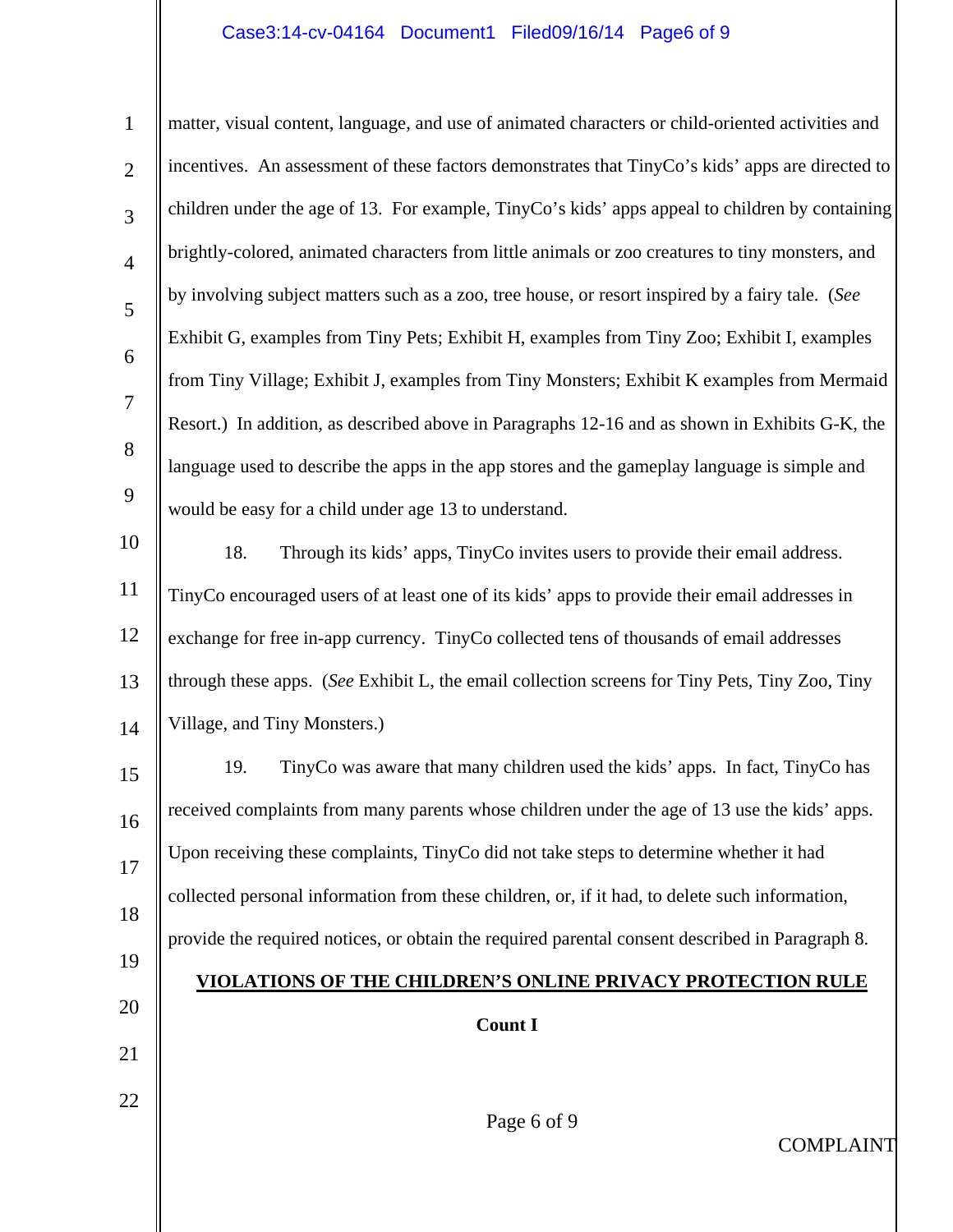$\mathbb{I}$ 

║

| $\mathbf{1}$   | 20.                                                                                                |    | TinyCo operates online services directed to children, including through its kids' |  |  |
|----------------|----------------------------------------------------------------------------------------------------|----|-----------------------------------------------------------------------------------|--|--|
| $\overline{2}$ | apps, which collect personal information from children under age 13.                               |    |                                                                                   |  |  |
| 3              | In numerous instances, in connection with the acts and practices described above,<br>21.           |    |                                                                                   |  |  |
| $\overline{4}$ | TinyCo collected and used personal information online from children younger than age 13 in         |    |                                                                                   |  |  |
| 5              | violation of the Rule by:                                                                          |    |                                                                                   |  |  |
| 6              |                                                                                                    | a. | Failing to provide notice on its website or online services of the                |  |  |
| 7              |                                                                                                    |    | information it collects online from children, how it uses such information,       |  |  |
| 8              |                                                                                                    |    | and its disclosure practices, among other required content, in violation of       |  |  |
|                |                                                                                                    |    | Section 312.4(b) of the Rule, 16 C.F.R. § 312.4(b) (Section 312.4(d) of the       |  |  |
| 9              |                                                                                                    |    | Revised Rule);                                                                    |  |  |
| 10             |                                                                                                    | b. | Failing to provide direct notice to parents of the information it collects        |  |  |
| 11             |                                                                                                    |    | online from children, how it uses such information, and its disclosure            |  |  |
| 12             |                                                                                                    |    | practices for such information, among other required content, in violation        |  |  |
| 13             |                                                                                                    |    | of Section 312.4(c) of the Rule, 16 C.F.R. § 312.4(c) (Section 312.4(b) of        |  |  |
| 14             |                                                                                                    |    | the Revised Rule); and                                                            |  |  |
| 15             |                                                                                                    | c. | Failing to obtain verifiable parental consent before any collection or use of     |  |  |
| 16             |                                                                                                    |    | personal information from children, in violation of Section $312.5(a)(1)$ of      |  |  |
| 17             |                                                                                                    |    | the Rule, 16 C.F.R. § 312.5(a)(1) (Section 312.5(a)(1) of the Revised             |  |  |
| 18             |                                                                                                    |    | Rule).                                                                            |  |  |
| 19             | Therefore, TinyCo has violated the COPPA Rule, 16 C.F.R. Part 312.                                 |    |                                                                                   |  |  |
| 20             | 22.<br>Pursuant to Section 1303(c) of COPPA, 15 U.S.C. § 6502(c), and Section                      |    |                                                                                   |  |  |
| 21             | $18(d)(3)$ of the FTC Act, 15 U.S.C. § 57a(d)(3), a violation of the Rule constitutes an unfair or |    |                                                                                   |  |  |
|                | deceptive act or practice in or affecting commerce, in violation of Section 5(a) of the FTC Act,   |    |                                                                                   |  |  |
| 22             |                                                                                                    |    | Page 7 of 9<br><b>COMPLAINT</b>                                                   |  |  |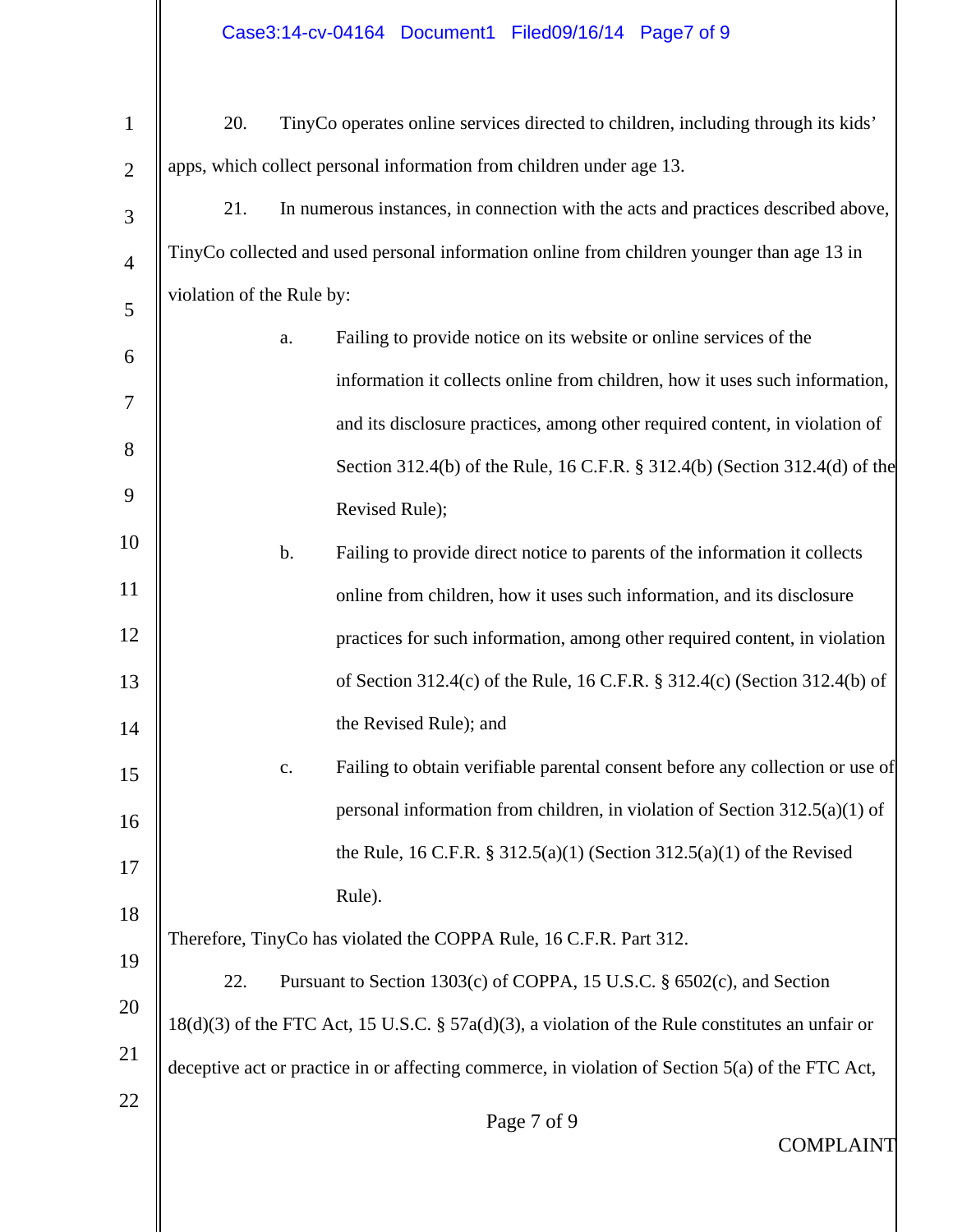15 U.S.C. § 45(a).

2

3

4

5

6

7

22

1

### **THIS COURT'S POWER TO GRANT RELIEF**

23. TinyCo violated the Rule as described above with the knowledge required by Section  $5(m)(1)(A)$  of the FTC Act, 15 U.S.C. §  $45(m)(1)(A)$ .

24. Each collection, use, or disclosure of a child's personal information in which TinyCo violated the Rule in one or more of the ways described above constitutes a separate violation for which Plaintiff seeks monetary civil penalties.

8 9 10 11 25. Section  $5(m)(1)(A)$  of the FTC Act, 15 U.S.C. §  $45(m)(1)(A)$ , as modified by Section 4 of the Federal Civil Penalties Inflation Adjustment Act of 1990, 28 U.S.C. § 2461 and Section 1.98(d) of the FTC's Rules of Practice, 16 C.F.R. § 1.98(d), authorizes this Court to award monetary civil penalties of not more than \$16,000 for each violation of the Rule on or after February 10, 2009.

12 13 14 15 16 26. Section 13(b) of the FTC Act, 15 U.S.C. § 53(b), empowers this Court to grant injunctive and such other relief as the Court may deem appropriate to halt and redress violations of any provision of law enforced by the FTC. The Court, in the exercise of its equitable jurisdiction, may award ancillary relief to prevent and remedy any violation of any provision of law enforced by the FTC.

17 18 19 20 **PRAYER FOR RELIEF** Wherefore, Plaintiff United States of America, pursuant to  $5(a)(1)$ ,  $5(m)(1)(A)$ ,  $13(b)$  and 16(a) of the FTC Act, 15 U.S.C.  $\S$  45(a)(1), 45(m)(1)(A), 53(b) and 56(a) and the Court's own equitable powers, requests that the Court:

21 A. Enter a permanent injunction to prevent future violations of the FTC Act and the COPPA Rule by TinyCo;

Page 8 of 9

COMPLAINT